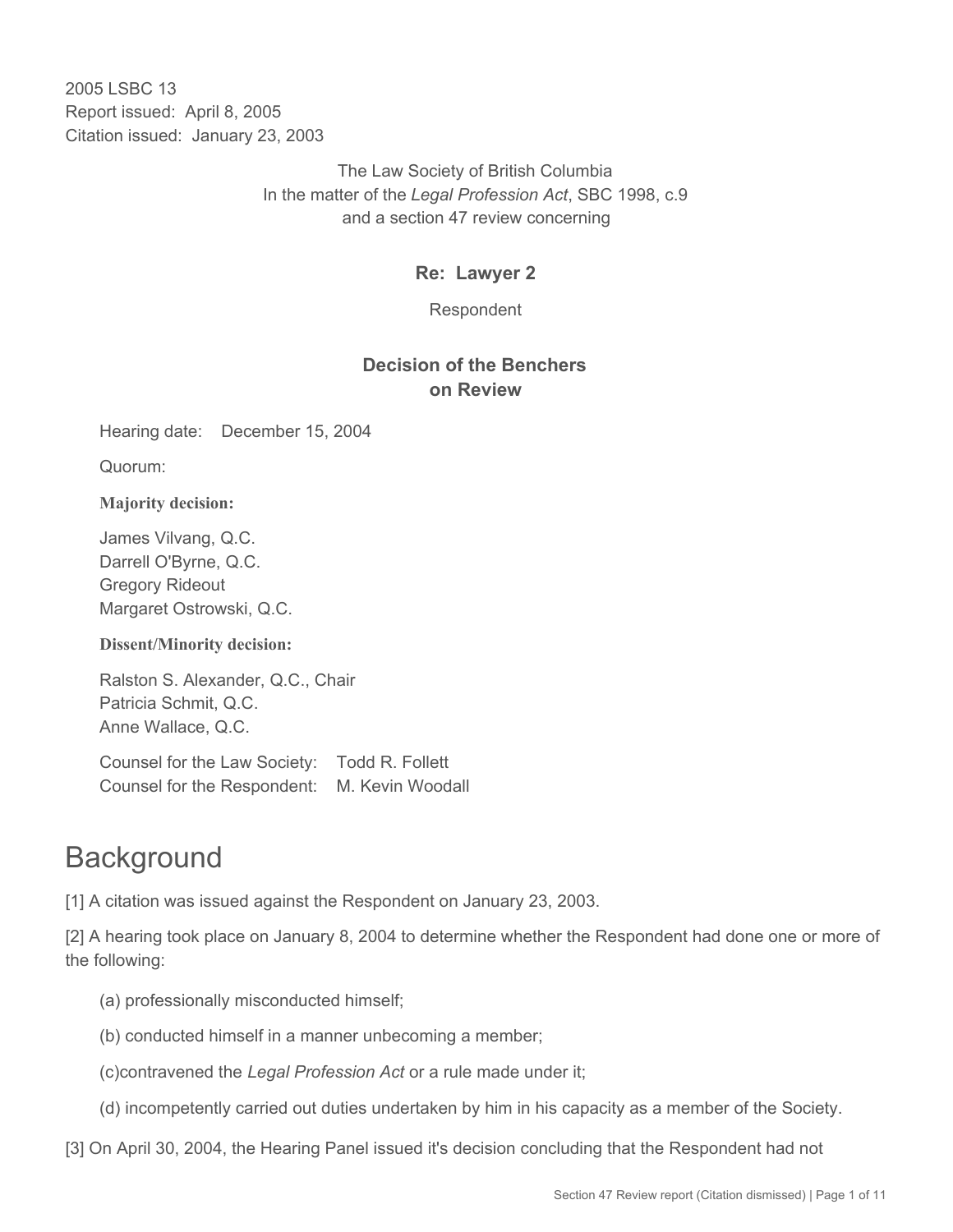professionally misconducted himself nor conducted himself in a manner unbecoming a member. The Panel held:

(a) In our view, the appropriate disposition of the citation is a determination that the Respondent has committed a breach of the *Trustee Act* while acting as a trustee by failing to pass accounts in accordance with his statutory obligations. We do not find this to be professional misconduct or conduct unbecoming a barrister or solicitor.

(b) We have been told that the Respondent is currently working with the Practice Standards Committee in relation to his estate practice. In our view, the finding that the Respondent was in breach of the *Trustee Act* is an adverse finding within the meaning of section 38(5) of the *Legal Profession Act* and, accordingly, pursuant to section 38(5)(f)(i) we direct the Respondent to complete a remedial program to the satisfaction of the Practice Standards Committee in relations to compliance with statutory time limitations and staff supervision.

#### **Paras 24 & 25 from Reasons for Decision**

[4] On June 8, 2004, counsel on behalf of the Law Society submitted the matter to the Benchers for review under s.47 of the *Legal Profession Act*. The issues to be considered were set out by counsel for the Law Society:

- " 2. The issues to be considered on the review of the decision:
	- a) The proper test for determining whether conduct unbecoming a member has been made out;
	- b) Whether the evidence against the Respondent supports a finding of conduct unbecoming;

c) The finding of the hearing panel that a breach of the *Trustee Act* is an adverse finding within section 38(5) of the *Legal Profession Act*; and

d) The imposition of a penalty under section  $38(5)(f)(i)$  by the hearing panel despite a dismissal of the counts contained in the citation schedule."

[5] The Review Panel heard the matter on December 15, 2004.

[6] The Review Panel concluded during the hearing that the Hearing Panel had not followed the requirements of Rule 4-35 of the Law Society Rules, by proceeding to impose a penalty without inviting the respondent and discipline counsel to make submissions as to penalty. It followed that the penalty imposed could not stand.

## **LEGAL ANALYSIS AND REASONING**

[7] The test to be applied by the Benchers on this review is the " correctness: test.

*LSBC v. Hordal* , 2004 LSBC 36, paras. 8-15

#### **Professional Misconduct**

[8] With respect to the issue of whether the Respondent professionally misconducted himself we conclude that the working definition of " professional misconduct" referred to in paragraphs 10 and 11 of the Reasons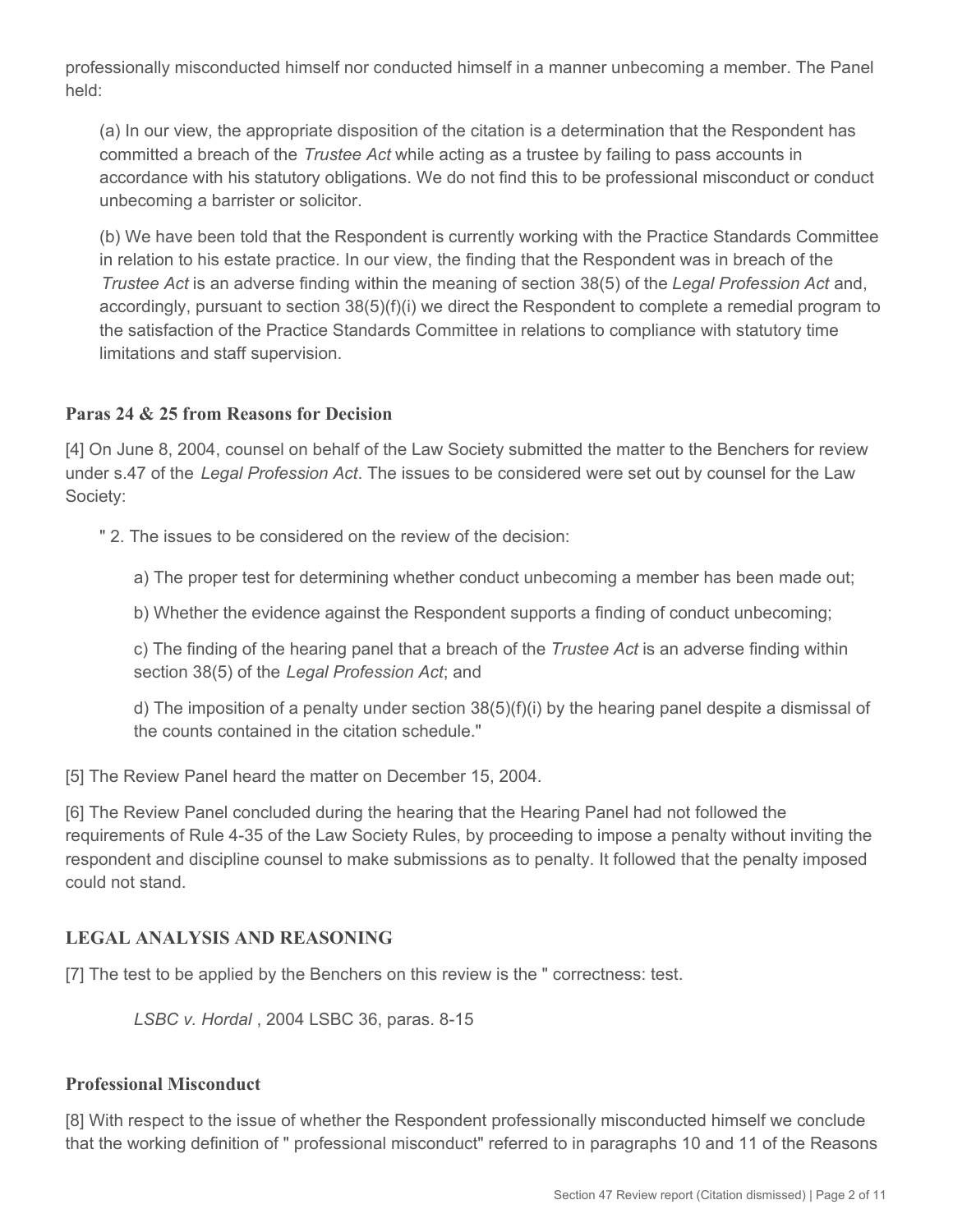of the Hearing Panel is correct.

[10] Professional misconduct is not defined in the *Legal Profession Act.* The Benchers have adopted as a working distinction of the proposition that professional misconduct refers to conduct occurring in the course of a lawyer's practice while conduct unbecoming refers to conduct in the lawyer's private life (*The Law Society of British Columbia v. Watt* [2001] LSBC 16, at para 5.)

[11] This statement of principle is consistent with the contemporary view that:

Lawyers will generally be vulnerable to allegations of professional misconduct (rather than conduct unbecoming a barrister and solicitor) only in respect of acts performed in their professional capacity.

MacKenzie, *Lawyers and Ethics* (2 nd ed 1999). p. 26-23

[9] The Hearing Panel concluded that since the Respondent's conduct as described in the citation took place in the course of his work as a trustee, not as a solicitor, it could not be characterized as professional misconduct.

[10] The Hearing Panel was urged by counsel for the Law Society to find that lawyers may be found to have committed professional misconduct when the conduct " can reasonably be regarded as an extension of their professional status or activities" The Hearing Panel concluded that it did not have to make a finding on that issue because they were not satisfied that a sufficient evidentiary foundation had been laid to support the factual premise behind that proposition.

[11] We see no reason to interfere with the findings of fact of the Hearing Panel.

#### **Conduct Unbecoming**

[12] Counsel for the Law Society argued that the Hearing Panel had " imported a requirement into conduct unbecoming that it generally consists of behaviour which is disgraceful or dishonourable." We cannot agree with that submission for the following reasons:

(a) In paragraph 19 the Hearing Panel refers to the *Stevens* case, 2001 LSBC at para 10:

Conduct unbecoming is that conduct which is not involved in a member's practice. It is any matter, conduct or thing which a Benchers' Panel considers:

(a) is contrary to the best interests of the legal profession; or

(b) harms the standing of the legal profession in the eyes of right-thinking members of the public.

It is conduct for which a member is worthy of censure, despite it not being related to the member's practice. The reputation of each member of the Law Society in the eyes of the public is of utmost importance to the standing of the profession generally. A member must conduct herself or himself in such a manner that the reputation of the profession as a whole is not damaged nor diminished by her or his conduct.

In our view this is a correct definition of conduct unbecoming.

(b) In paragraph 21, the Hearing panel holds: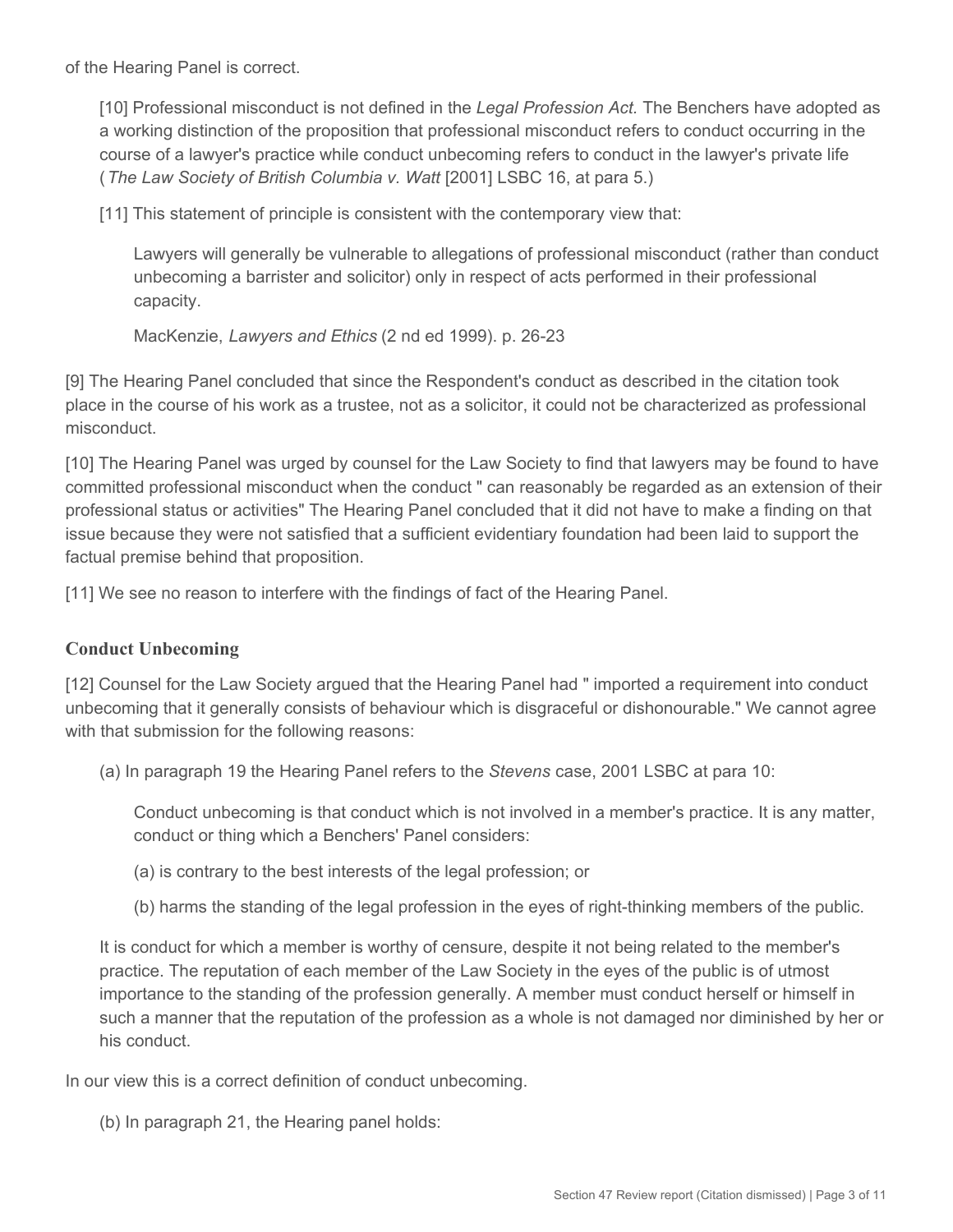It will generally be necessary for the conduct to be dishonourable or disgraceful or otherwise reflect adversely on the member or the profession or the administration of justice to amount to conduct unbecoming. **(underlining added)**.

The underlined words clearly show that the Hearing Panel applied the correct test, which is broader than "dishonourable or disgraceful" .

(c) In paragraph 22, the Hearing Panel held:

We do not consider the conduct to be disgraceful or dishonourable, or otherwise amount to conduct unbecoming a member. **(underlining added)**.

Again, the underlined words show the Hearing Panel applied the correct test.

[13] We also agree with the Hearing Panel that the correctness of the Law Society's proposition should be tested in a case where the evidence supports the factual premise.

[14] We conclude that the decision of the Hearing Panel up to and including paragraph 24 is correct.

[15] There remains the issue of the verdict of the Hearing Panel as expressed at Paragraph 25:

We have been told that the Respondent is currently working with the Practice Standards Committee in relation to his estate practice. In our view, the finding that the Respondent was in breach of the *Trustee Act* is an adverse finding within the meaning of section 38(5) of the *Legal Profession Act*, and, accordingly, pursuant to section 38(5)(f)(i) we direct the Respondent to complete a remedial program to the satisfaction of the Practice Standards Committee in relation to compliance with statutory time limitations and staff supervision.

[16] Section 38(4) of the *Legal Profession Act* provides:

After a hearing, a panel must do one of the following:

- (a) make a determination and take action according to this section,
- (b) determine that the respondent has committed one or more of the following:
	- (i) professional misconduct;
	- (ii) conduct unbecoming a lawyer;
	- (iii) a breach of this Act or the rules;
	- (iv) incompetent performance of duties undertaken in the capacity of a lawyer;

(v) if the respondent is not a member, conduct that would, if the respondent were a member, constitute professional misconduct, conduct unbecoming a lawyer, or breach of this Act or the rules.

Clearly, the Hearing Panel concluded that the Respondent had not committed any of the acts described in s. 38(4). Accordingly, the Panel could either dismiss the citation under s.38(4)(a) or make " any other disposition" under s. 38(4)(c).

[17] The Hearing Panel did not invoke s.(38(4)(c) in its Reasons. Both counsel urged the Review Panel to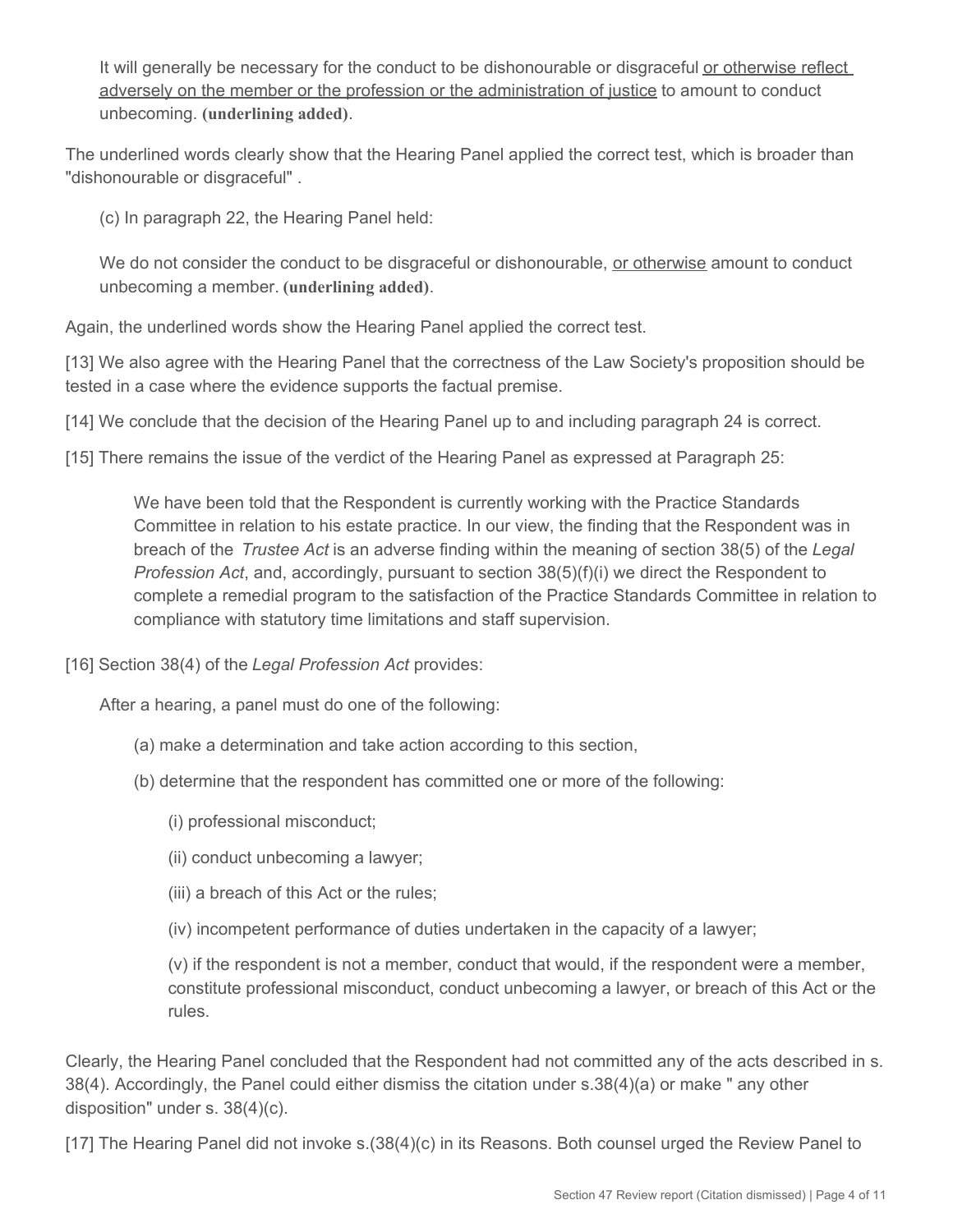dismiss the counts if we determined that there was no professional misconduct or conduct unbecoming. Therefore there is no need for the Review Panel to attempt to determine whether the Hearing Panel would have had jurisdiction under s.38(4)(c) to make the decision it did in paragraph 25.

[18] Having determined that there was no professional misconduct or conduct unbecoming, we consider the matter at an end. The citation stands dismissed.

[19] Each party should bear its own costs.

# **Dissent/Minority Decision of Ralston S. Alexander, Q.C., Patricia Schmit, Q.C. and Anne Wallace, Q.C.**

[20] This was a Hearing of a Review concerning [the Respondent], a member of the Law Society of British Columbia, pursuant to Section 47 of the *Legal Profession Act.*

[21] On January 23 rd, 2003, a Citation was issued against the Respondent pursuant to the *Legal Profession Act* and Rule 4-15 of The Law Society Rules by the Executive Director of the Law Society pursuant to the direction of the Chair of the Discipline Committee. This Citation directed that a Panel enquire into the Respondent's conduct as follows:

1. While acting as trustee in the matter of the estate of L.M., you failed to pass accounts as required by the *Trustee* Act from 1990 through to, at least, l997.

2. While acting as trustee in the estate of L.M., you failed to account to the beneficiary of the trust of A.M. when required to do so.

3. While acting as trustee in the estate of L.M., you charged fees to the estate for your services as trustee at the rate charged for your legal services rather than the rate payable for trustee services, although the will did not permit you to do so.

4. You failed to properly supervise your staff in their work on the trust for A.M. in the estate of L.M. contrary to Chapter 12, Ruling 1 of the *Professional Conduct* Handbook. In particular, you did not supervise your staff to ensure accounting matters concerning the estate were properly dealt with.

[22] On January 8 th, 2004, a Hearing Panel enquired into the member's conduct, and written reasons were issued by the Hearing Panel on April 30 th, 2004.

[23] The January 8 th, 2004 Hearing before the Panel proceeded by way of an Agreed Statement of Facts which included an Amended Report and Recommendations of Master J.W. Horn, a Master of the Supreme Court, with respect to a passing of accounts hearing conducted by him in the matter of the Estate which is the subject of this proceeding, and a judgment of Mr. Justice Halfyard, of the Supreme Court, essentially confirming the recommendations of Master Horne with respect to the accounts. The Report and Recommendations of Master Horn and the judgment of Mr. Justice Halfyard were treated by the Hearing Panel, with the agreement of counsel, on the basis that the findings of fact and determinations of law therein contained were to be evidence before the Hearing Panel.

[24] The Hearing Panel determined that the Respondent had committed a breach of the *Trustee Act* while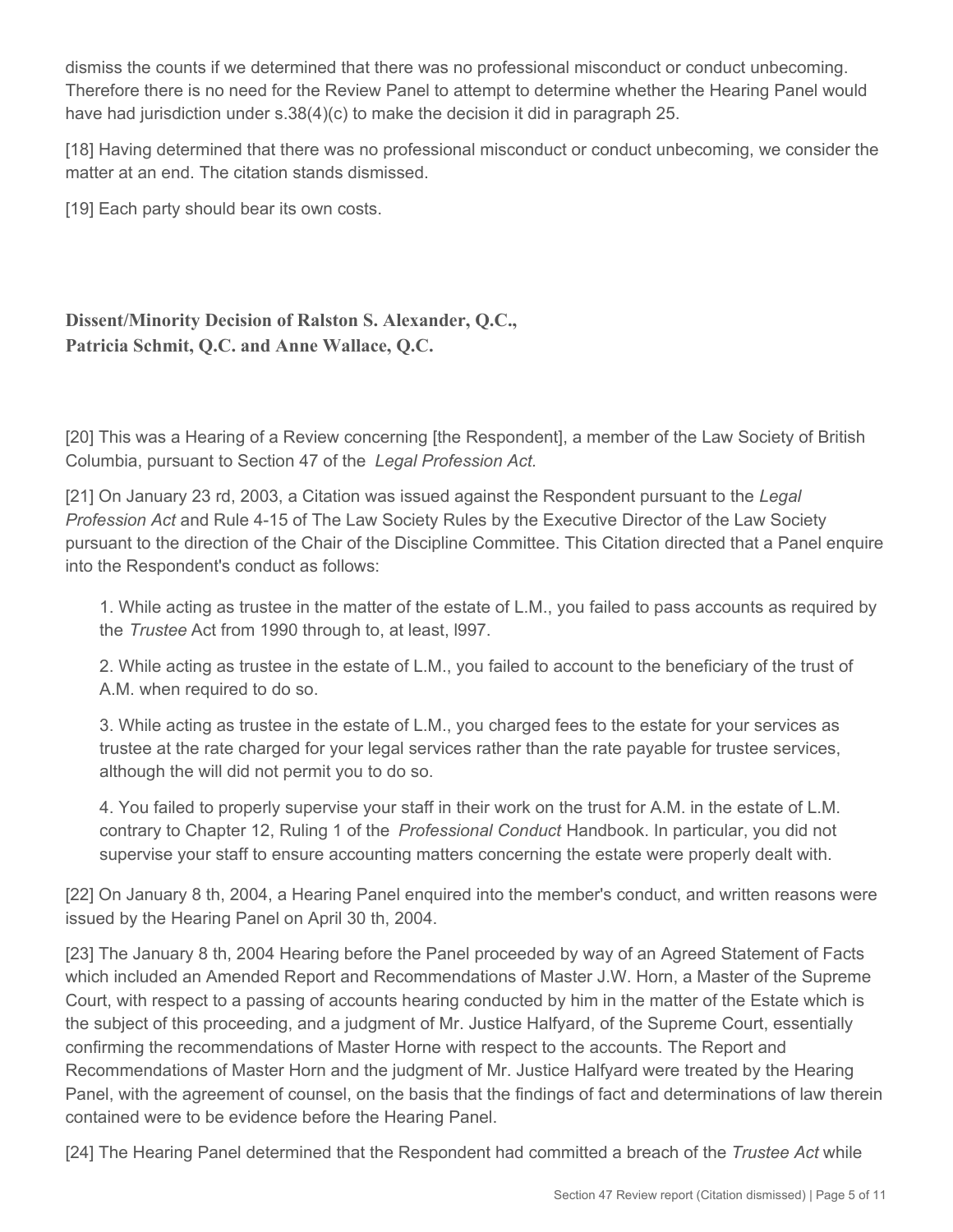acting as a trustee by failing to pass accounts in accordance with the statutory obligation. The Hearing Panel did not find this conduct to be professional misconduct or conduct unbecoming a barrister or solicitor. The Panel then determined that their finding that the Respondent was in breach of the *Trustee Act* was an "adverse finding" within the meaning of Section 38 (5) of the *Legal Profession Act* and directed that the Respondent complete a remedial program to the satisfaction of the Practice Standards Committee of the Law Society.

[25] At a meeting of the Discipline Committee of the Law Society held on May 7 th, 2004, the Discipline Committee resolved to refer the matter of the decision of the Panel to the Benchers for a review pursuant to Section 47 of the *Legal Profession Act*. It was the view of the Discipline Committee that the Law Society should seek a determination on review that the Benchers should substitute a verdict of conduct unbecoming for the dismissals of the Citation on each of Counts 1 through 4 of the schedule to the Citation of the Respondent.

# **THE SCOPE OF REVIEW BY THE BENCHERS UNDER SECTION 47(3) OF THE LEGAL PROFESSION ACT**

[26] Section 47 of the *Legal Profession Act* provides the power of review enjoyed by a Review Panel, with a discretion in that Review Panel to substitute its own decision for that of the Panel hearing the initial Citation. The relevant provisions of Section 47 provide as follows:

"(3) within 30 days after the decision of the Panel under Section 36 (4) (5) (6) or (7), the Discipline Committee may refer the matter to the Benchers for a review on the record.

(4) If, in the opinion of the Benchers, there are special circumstances, the Benchers may hear evidence that is not part of the record.

(5) After a hearing under this section, the Benchers may:

- a) confirm the decision of the Panel, or
- b) substitute a decision the Panel could have made under this Act or the Rules.

[27] Numerous decisions of the Benchers, including most recently *LSBC v. Timothy John Hordal*, [2004] LSBC 36, have determined that the test to be applied by the Benchers on review under Section 47 is "correctness" . On the facts of this case, the application of the correctness test suggests that the Benchers on review are charged with responsibility for determining whether or not in the circumstances set out in the Agreed Statement of Facts, the Respondent was guilty of conduct unbecoming a member of the Law Society.

[28] The Hearing Panel determined that the conduct of the member did not amount to either professional misconduct or conduct unbecoming, and it is for the Benchers on review to determine whether this was the correct determination.

## **DETERMINATIONS OF SIGNIFICANT FACTS**

[29] The facts in this matter are not in dispute. The Respondent was named Executor of the Will of L.M. who died on January 31 st, 1988. He was in that same Will constituted as the Trustee of a Trust for the benefit of the daughter of L.M., A.M. Probate of the Will was issued on February 26, 1988.

[30] Although required to do so within two years of the Grant of Probate by Section 99 of the *Trustee Act*,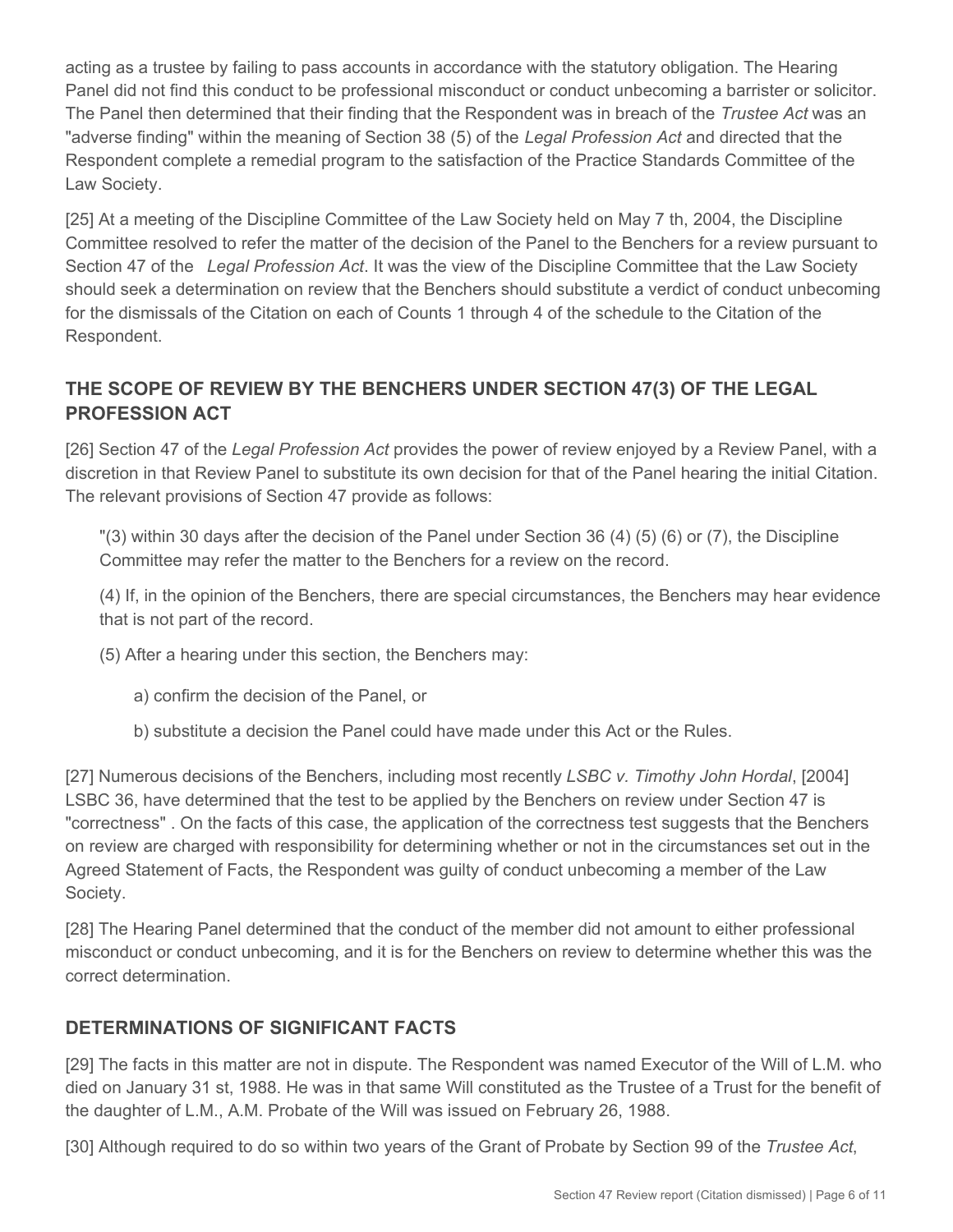the Respondent did not pass the estate accounts until A.M. issued a Petition requiring the Respondent to pass the Trustee accounts in November of 1997. This Petition was issued following an earlier notice delivered to the Respondent in December of 1996, requiring him to pass accounts as required by the *Trustee Act*. The hearing at which the accounts were considered took place over a period of time from August of 1998 through to November of 1998.

[31] The Report and Recommendations of Master Horn following his review of the accounts was extensive. His determinations and recommendations included:

(a) findings on several issues involving small amounts of money, including a determination that certain fees paid for income tax preparation were appropriate.

(b) confirmation that certain funds placed in a "Dividend Fund" which enjoyed a capital gain were funds that were properly treated by the trustee as an income receipt, rather than as a capital receipt.

(c) consideration of the impact that the Respondent's breach of certain obligations imposed under the *Trustee Act* should have on the overall level of remuneration to be paid for the trustee's services. He noted that no passing of accounts took place during a period from January 31 st, 1988, to some time early in 1998, when the accounts were finally prepared and presented for approval.

(d) ordering that the costs of the beneficiary of the Trust, A.M., incurred in launching the Petition proceeding to force the passing of accounts be paid by the Respondent personally. If the Trustee did not agree to the payment of the fees as presented then the Master would recommend an Order be made for an assessment of special costs of that proceeding on the grounds of misconduct.

(e) a finding that the accounts as first presented suffered from a defect that the Respondent had included legal fees which had been paid to him from the Trust which had to be removed because the Will establishing the Trust did not authorize the charging of legal fees for Trustee's work.

(f) a determination that the failure of the Respondent to produce certain documents in support of the accounts as presented caused the proceedings with respect to the passing of the accounts to be prolonged unnecessarily.

(g) a determination that the Respondent did not promptly draw his accounts and apply to have them passed and that he did not assist the beneficiaries of the Trust in determining whether his accounts were properly drawn, and a direction that any remuneration awarded should reflect these failures.

(h) a finding that the Respondent was in breach of Section 20 of the *Trustee Act* which required that all trust investments be maintained in the name of the Trustee. He noted that the Respondent had various assets of the Trust in the name of Companies controlled by him, but found that no harm arose from this breach of the *Trustee Act*.

(i) a finding that the Respondent had made investments which were not authorized by the *Trustee Act* but determined that the investments produced a good return despite the fact that the investments did not qualify as Trustee investments, and determined that the remuneration to be paid to the Trustee should not be diminished by reason of that breach of the *Trustee Act*.

(j) a determination that for a period of time, large sums of money were held by the Respondent in low interest or no interest bank accounts. He determined that there was no reason for this and noted that instead the funds should have been invested in short or long term guaranteed investment certificates or similar instruments. He determined "that these funds should have been invested in more appropriate instruments and not held as liquid funds for long periods of time and that this was mismanagement" .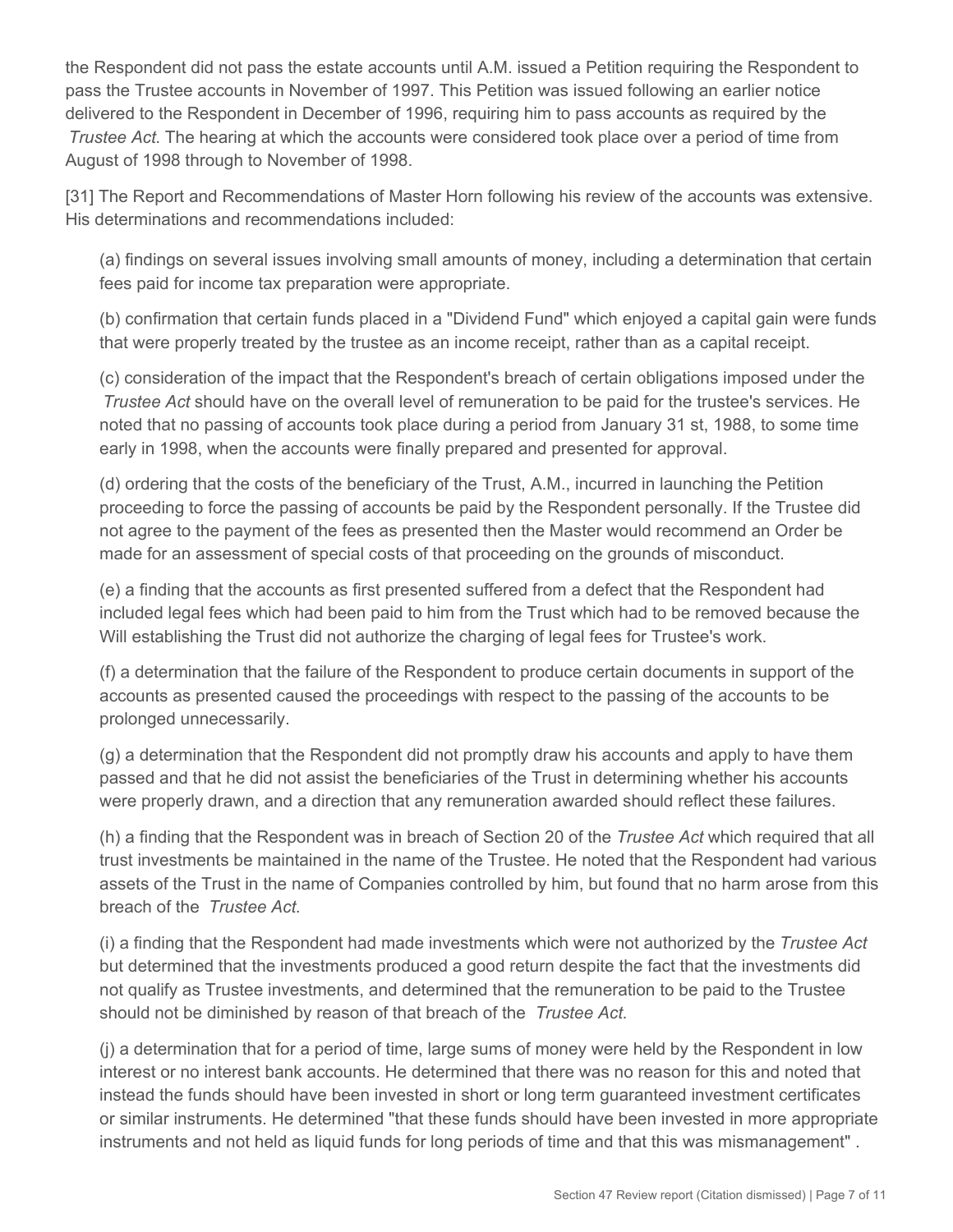[32] In his concluding observations on the appropriate level of remuneration for the Respondent for his services as Trustee, Master Horn noted:

"Apart from the breaches of the *Trustee Act* in the manner of investments and how they were held, [the Respondent] in my view displayed ordinary skill and ability which would be required of a trustee in these circumstances and took the trouble to seek out better investments when the interest rates on GICs declined rapidly.

The trust fund has been preserved, the interest and capital has been paid out. I am not persuaded that greater rates of interest would have been available in any authorized trust investments. The administration has been, on the whole, successful."

[33] Master Horn then determined that the appropriate remuneration to be paid to the Respondent as Trustee should be reduced from his requested sum of \$17,057.62 to \$12,777.47.

[34] In determining the costs that should be paid in respect of the proceedings to consider the accounts, Master Horn noted that the accounts were improperly prepared, being at least initially deficient. He noted that supporting documents were not provided and that the solicitors representing the parties did not have sufficient material provided to them to assist them in advising their clients on the propriety of the accounts as presented. He noted

"Almost three days of hearing have been taken up in investigating matters which have turned out to be of no great moment but which have absorbed an enormous amount of time. None of this should have been necessary."

[35] He directed that the fees incurred by the beneficiary's counsel in conducting the account be set off against the Trustee's remuneration as having been unnecessarily incurred in attempting to obtain a proper accounting. He directed that those fees should be assessed as special costs. He also directed that the costs of counsel for the beneficiaries in preparing written submissions should be allowed on a special cost basis, and that no fees or disbursements should be allowed to the Respondent for his attendance as Trustee during the hearing to pass the accounts.

[36] In a decision released on November 2, 1999, Mr. Justice Halfyard confirmed the decision of Master Horn with respect to the passing of the accounts.

[37] When considering the issue of costs of the Registrar's hearing, Mr. Justice Halfyard noted as follows:

"On the issue of costs, it is my opinion that the findings made by the Master on the issue of remuneration, both for and against the trustee, are also relevant to the issue of costs. First, it is clear that [the Respondent] was in breach of his statutory duty under s. 99(1) of the Trustee Act, in failing to pass his accounts within the first two years of the administration of the trust. This was a serious breach, having regard to the length of the delay and the fact that many of the disputes that arose between the parties had their origin in the delay. Then, [the Respondent] breached his fundamental duty as a trustee to account to the beneficiary of the trust, when requested to do so. It was also a breach of his duty, and improper, for [the Respondent] to pre-take compensation without authorization. This misconduct leaves me in no doubt that the trustee should not be entitled to any fees or disbursements with respect to any part of the proceedings for the passing of his accounts, which includes the proceedings before the Master and the proceedings before me, and I so order."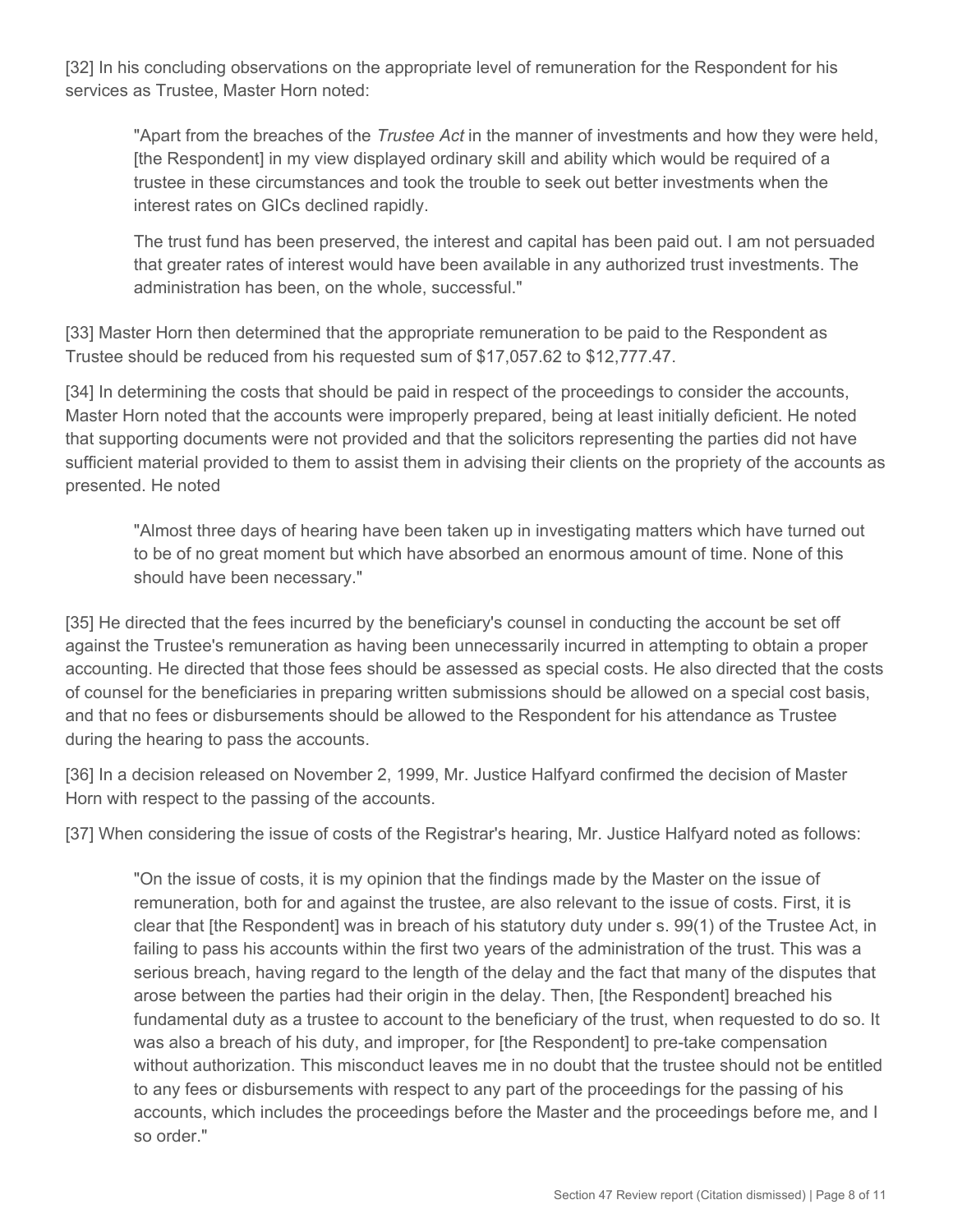[38] Mr. Justice Halfyard, when considering whether special costs ought to be awarded against the Respondent personally, noted as follows:

"Special costs will not be awarded unless the conduct in question may properly be characterized as "reprehensible" .

In my opinion, the conduct of the trustee in failing to account to the beneficiary after being requested to do so, may be characterized as reprehensible. [The Respondent] made a valiant effort to explain some of the delay, but in my view, no adequate explanation was ever given. Referring to the last year or so of the delay, [the Respondent] said that he wanted to complete the passing of his accounts for the estate of L.M., before passing the accounts of the trust of A.M. I found this to be unsatisfactory."

[39] Mr. Justice Halfyard then directed that costs be awarded against the Respondent on a special costs basis.

# **DISCUSSION**

[40] It is common ground as between the Law Society and counsel for the Respondent that the Panel exceeded its jurisdiction when it made their finding that the Respondent's breach of certain provisions of the *Trustee Act* was an "adverse determination" under Section 38 (5) of the *Legal Profession Act*. It was argued that if the Panel held that the Respondent did not commit one or more of:

(a) professional misconduct;

(b) conduct unbecoming a lawyer;

(c) a breach of the Legal Profession Act or the Rules;

(d) incompetent performance of duties undertaken in the capacity of a lawyer, or conduct for a non-member that would, if the Respondent were a member, constitute professional misconduct, conduct unbecoming a lawyer, or a breach of this Act or the Rules,

then the Panel should have dismissed the Citation. It was further noted that the Panel imposed a penalty upon the Respondent, after having made the "adverse determination", without conducting a hearing into penalty as is required by Rule 4-35 (1) (a) of the Law Society Rules.

[41] With those submissions, the Benchers on review agree. It appears that the Hearing Panel exceeded its jurisdiction by making a finding which is not permitted by Section 38 (4) of the *Legal Profession Act*.

[42] We note in passing that there is a sub-section (c) to Section 38(4) which provides:

"(c) make any other disposition of the citation that it considers proper" .

[43] The Benchers on review considered whether the disposition of the matter by the Hearing Panel was done within the ambit of that sub-section. The Panel did not say that that was the jurisdictional basis for their disposition. It is probable that the opportunity provided in the Rules for a Respondent to have a hearing on "Penalty" would restrict the application of Section 38(4) (c) to circumstances where no "Penalty" outcome is contemplated. We find that this subsection does not authorize the decision taken by the Hearing Panel.

[44] The definition of conduct unbecoming in Section 1 of the *Legal Profession Act* provides as follows: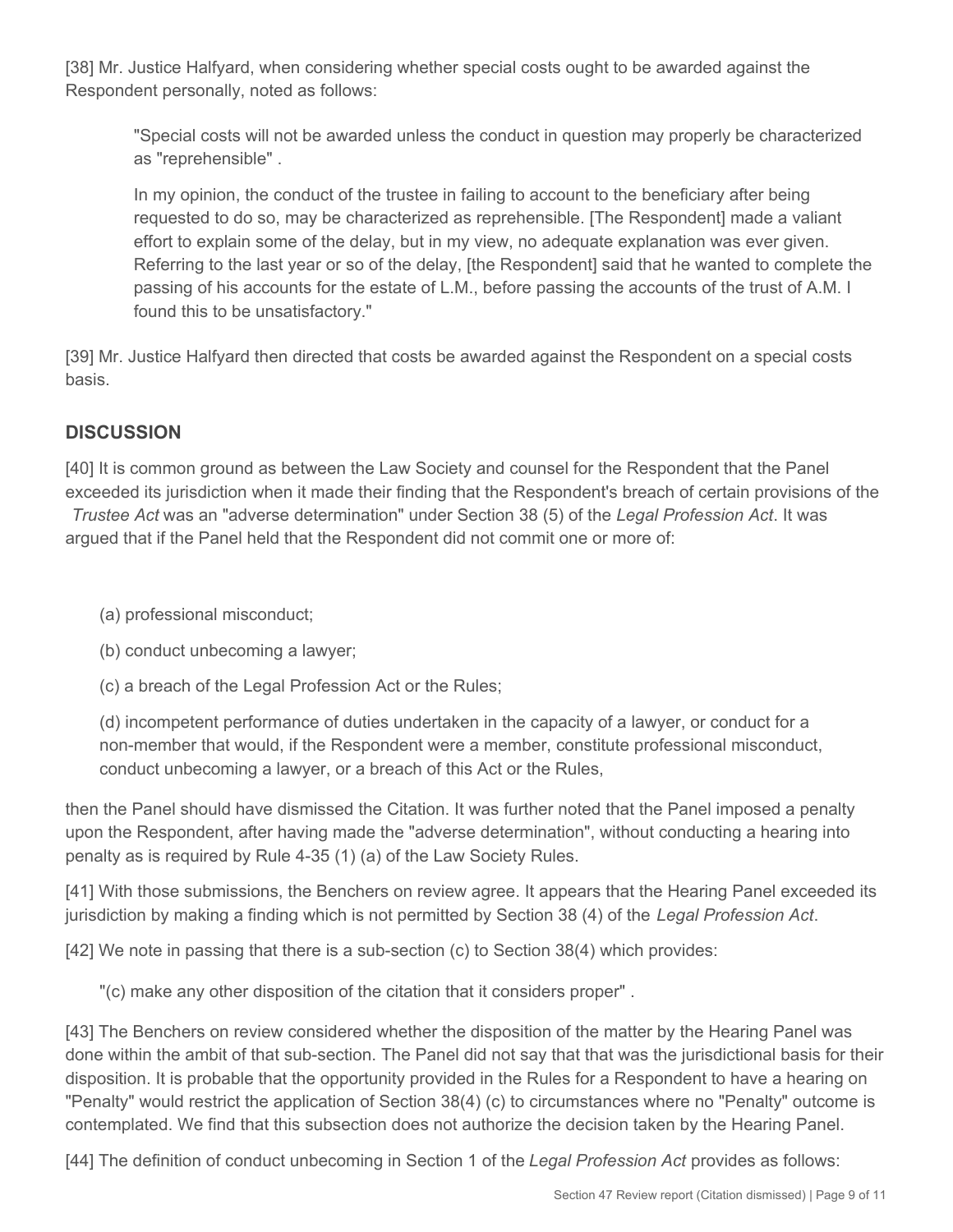"(1) In this Act: "Conducting unbecoming a lawyer" includes a matter, conduct or thing that is considered in the judgment of the Benchers or a panel, to be contrary to the best interest of the public or of the legal profession, or (b) to harm the standing of the legal profession; "

[45] In the decision of the *Law Society v Stevens*, 2001, L.S.B.C. 12, that panel determined, after considering the definition of conduct unbecoming in the Act, said

"It is conduct for which a member is worthy of censure, despite it not being related to the member's practice. The reputation of each member of the Law Society in the eyes of the public is of utmost importance to the standing of the profession generally. A member must conduct himself or herself in such a manner that the reputation of the profession as a whole is not damaged nor diminished by her or his conduct."

[46] It appears from a review of the decision of the Hearing Panel that it misdirected itself by finding that for conduct to be unbecoming, it must be "dishonorable or disgraceful" . There is in the view of these Benchers on review, a difference between conduct which is dishonorable or disgraceful on the one hand, and conduct worthy of censure on the other. It is in the view of these Benchers, sufficient for a finding of conduct unbecoming that the conduct be worthy of censure.

[47] Some confusion arose during the course of the hearing as to whether the decision on review of the Benchers in the matter of *Jed Maxwell Hops* [1999] LSBC 29 is relevant to the discussion on these issues. The confusion arose from the fact that the decision in *Hops* dealt with professional misconduct, not conduct unbecoming. Hops suggests that professional misconduct can be found even though the offending behavior is not "disgraceful and dishonourable" . We do not need to consider the extent to which the considerations which arose in *Hops* are relevant on a consideration of a citation alleging conduct unbecoming. That debate will be for a future panel of Benchers to determine.

[48] It is clear that in order to make a determination of conduct unbecoming a lawyer, it will be necessary for the Benchers to find conduct worthy of censure. On an examination of the facts, it is clear that at least some aspect of the Respondent's conduct in this matter is conduct worthy of censure.

[49] A careful review of the language of the Report of Master Horn and the Judgment of Mr. Justice Halfyard reveals the use of language which must lead to this finding. Master Horn refers to "misconduct", to numerous breaches of the Trustee Act, to "mismanagement", and to the fact that three days of hearings were required due to the behavior of the Respondent, to which he noted "none of this should have been necessary" . He directed several orders of "special costs" against the Respondent personally, a finding that by itself is indicative of significant misbehaviour. Justice Halfyard finds "reprehensible behavior", a "serious breach" of the Trustee Act, a breach of "a fundamental duty to account to a beneficiary" . He also noted that an "improper" pre-taking of compensation had occurred as a further breach of duty.

[50] If a member of the public were asked for an opinion on the behavior of a lawyer who, despite a statutory obligation to do so within two years of the Grant of Probate, did not, for a period of nearly 10 years, pass accounts for review by the beneficiaries of a trust, it is almost certain that those members of the public to whom that question was put would determine that the responsible lawyer, and perhaps the legal profession generally, was worthy of censure. A similar outcome would surely follow from the same question in respect of the variety of misbehaviours described by Master Horn and Justice Halfyard.

[51] The fact Master Horn determined that it was appropriate to order special costs to be payable by the Respondent personally is significant. Special costs orders are only made when the conduct in question is characterized as reprehensible. Master Horn clearly made that determination, and an order of special costs